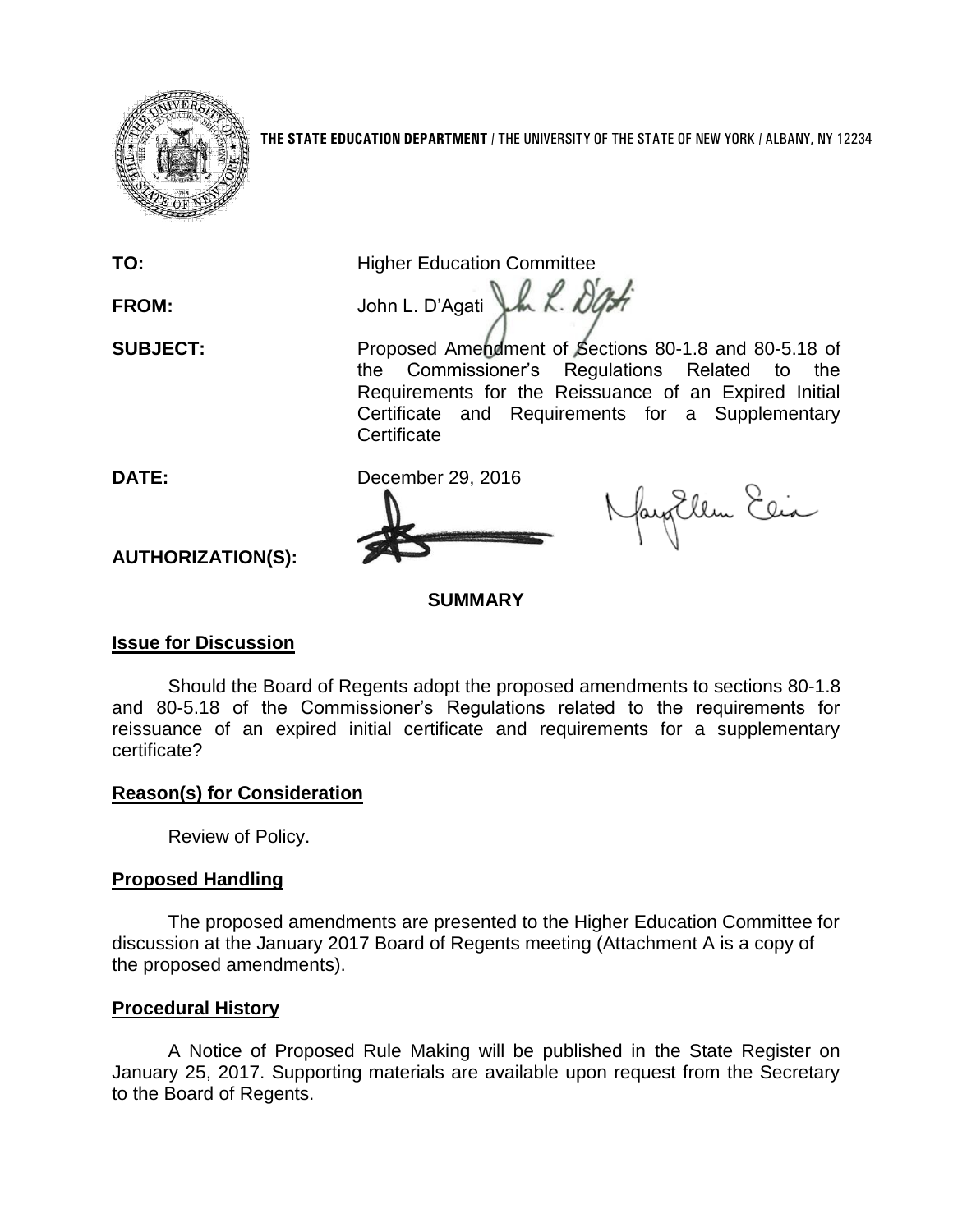## **Background Information**

## **Requirements for Reissuance of an Expired Classroom Certificate**

Currently, an expired initial certificate may be reissued for a period of five years if the candidate has not been able to complete the three full years of experience required for the professional certificate. To apply for a reissuance, the candidate must:

- (1) Have completed 75 hours of acceptable professional development as prescribed in section 80-3.6 within the year prior to applying to the Department for the reissuance; and
- (2) Re-take and achieve a satisfactory score on the Content Specialty Test (CST) required for the certificate sought, within one year of applying for the reissuance.

While the candidate may take the CST after applying for the reissuance (within one year), the certificate will not be reissued until a satisfactory score is received.

## **Proposed Amendment**

According to feedback from the field, candidates apply for the reissuance *before* they complete the required 75 hours of professional development, resulting in a denial of their application. In order to provide increased flexibility to candidates who may otherwise qualify for a reissuance, the Department proposes an amendment to section 80-1.8 of the Regulations to allow candidates to complete the required professional development within one year prior to the Department's receipt of a completed application or within one year after the Department's receipt of such completed application for the reissuance of the initial certificate. This allows candidates to apply for a reissuance and then complete the required professional development and the CST within one year of the date of their application. Also, in order to address the changes made in Chapter 56 of the Laws of 2015, which now require certain teachers and leaders to complete 100 hours of continuing teacher and leader education (CTLE) in lieu of 175 hours of professional development, the proposed amendment also allows candidates to complete either 75 hours of professional development or 50 hours of CTLE; and/or a combination thereof prorated in a manner determined by the Department.

### **Requirements for a Supplementary Certificate**

Currently, section 80-5.18 of the Commissioner's Regulations allows teachers who are currently certified in a classroom teaching title to teach in a different certificate title for which there is a demonstrated shortage of teachers for a period of three years while they are engaged in study at an institution to fulfill the requirements necessary for the initial or professional certificate in the new title. The supplementary certificate provides districts with flexibility to fill a vacancy with a certified teacher who is not yet certified in the new certificate area, but who is pursuing his/her initial or professional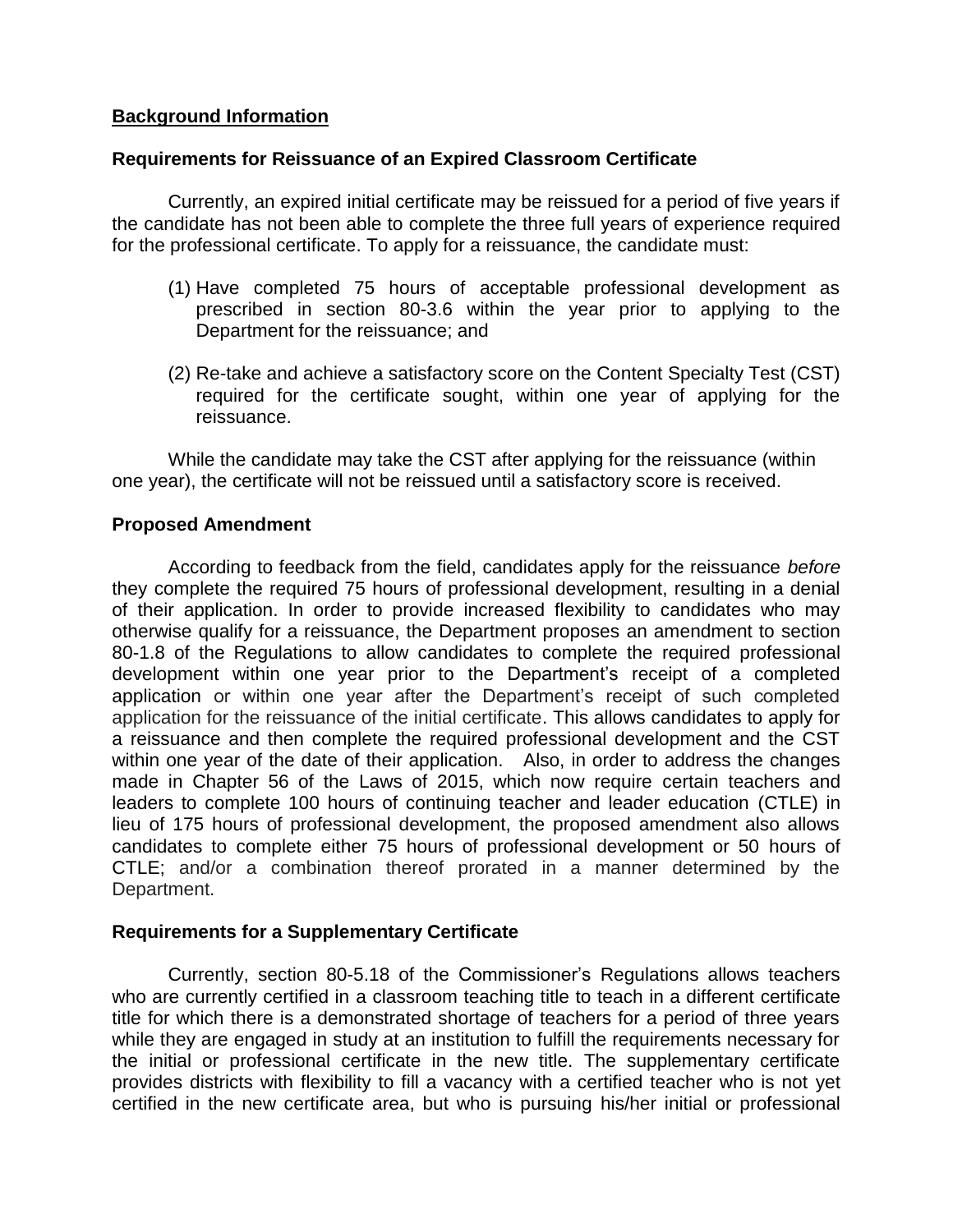certificate in the new area. The supplementary certificate is also limited to the employing district.

At this time, in order to provide increased flexibility to districts and candidates seeking a certificate in a new certificate title, the Department proposes to allow the supplementary certificate to be valid for five years rather than three years. With this change, teachers with a supplementary certificate will have more time to be able to complete the requirements for their initial or professional certificate in the new certificate area.

### **Related Regents Items**

Not applicable.

### **Recommendation**

Not applicable.

### **Timetable for Implementation**

Following the 45-day public comment period required under the State Administrative Procedure Act, it is anticipated that the proposed amendment will come before the Board of Regents for permanent adoption at its April 2017 meeting. If adopted at the April 2017 meeting, the proposed amendment will become effective on April 26, 2017.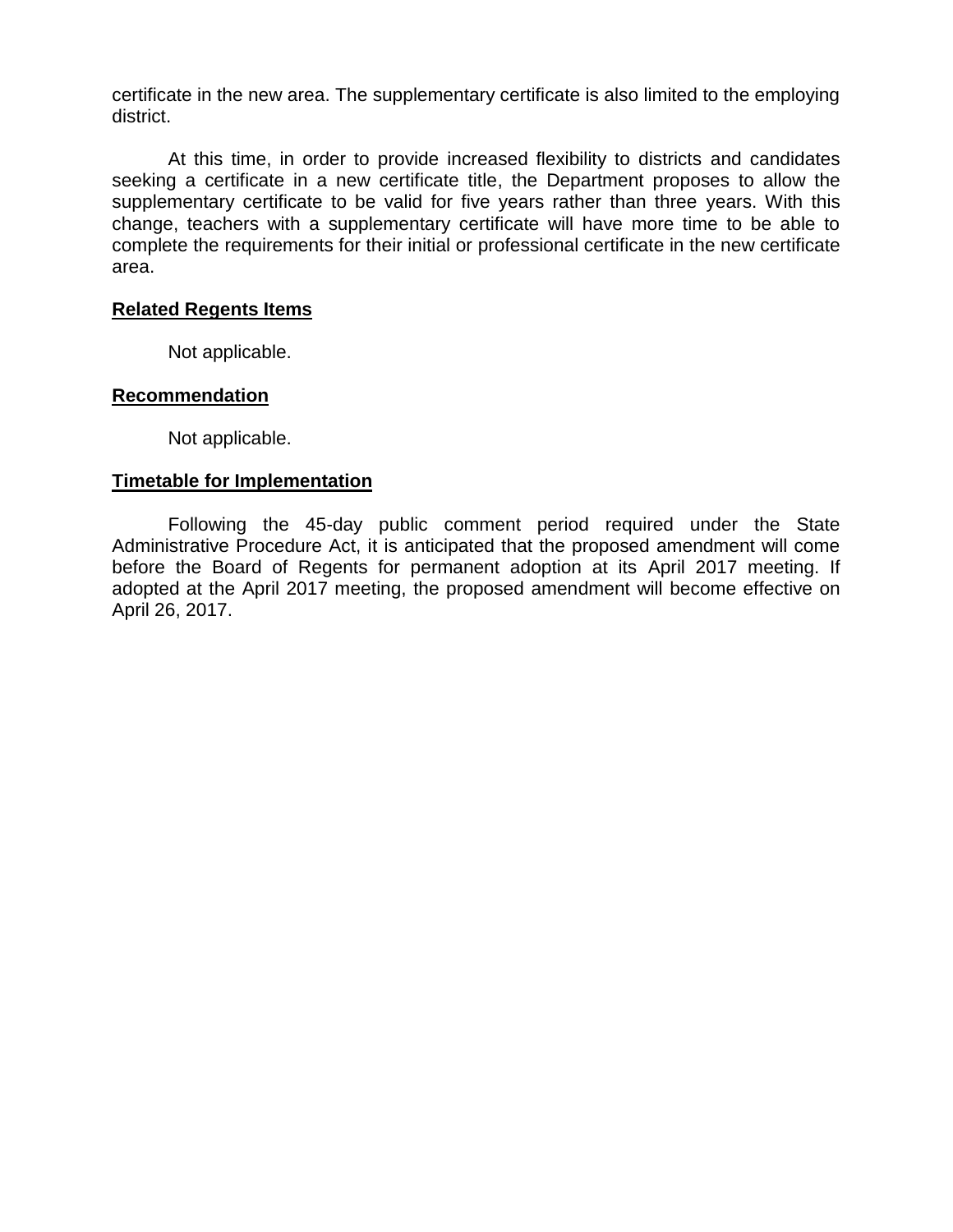#### **Attachment A**

### AMENDMENT TO THE REGULATIONS OF THE COMMISSIONER OF EDUCATION

Pursuant to sections 207, 305, 3001, 3004 and 3009 of the Education Law.

1. Subdivision (a) of section 80-1.8 of the Regulations of the

Commissioner of Education shall be amended to read as follows:

(a) The holder of an initial certificate whose certificate has expired and who has not successfully completed three school years of teaching experience, or its equivalent, as is required for a professional certificate, shall be reissued an initial certificate on one occasion only, for a period of five years from the date of reissuance.

(1) [For candidates applying for a reissuance on or before September 1, 2013, any candidate whose certificate has been expired for two or more years at the time of application for the reissuance shall meet the requirements in subparagraphs (i) and (ii) of this paragraph. For candidates] Candidates applying for a reissuance [on or after September 1, 2013, all candidates applying for a reissuance] shall meet the requirements in the following paragraphs:

(i) The candidate shall have successfully completed 75 clock hours of acceptable professional development (PD) and/or 50 clock hours of acceptable continuing teacher and leader education (CTLE), and/or a combination thereof prorated in a manner determined by the Department. Such PD and/or CTLE shall be completed within [the] one year prior to the [submission of his/her] Department's receipt of a completed application [to the department for the reissued certificate.] or within one year after the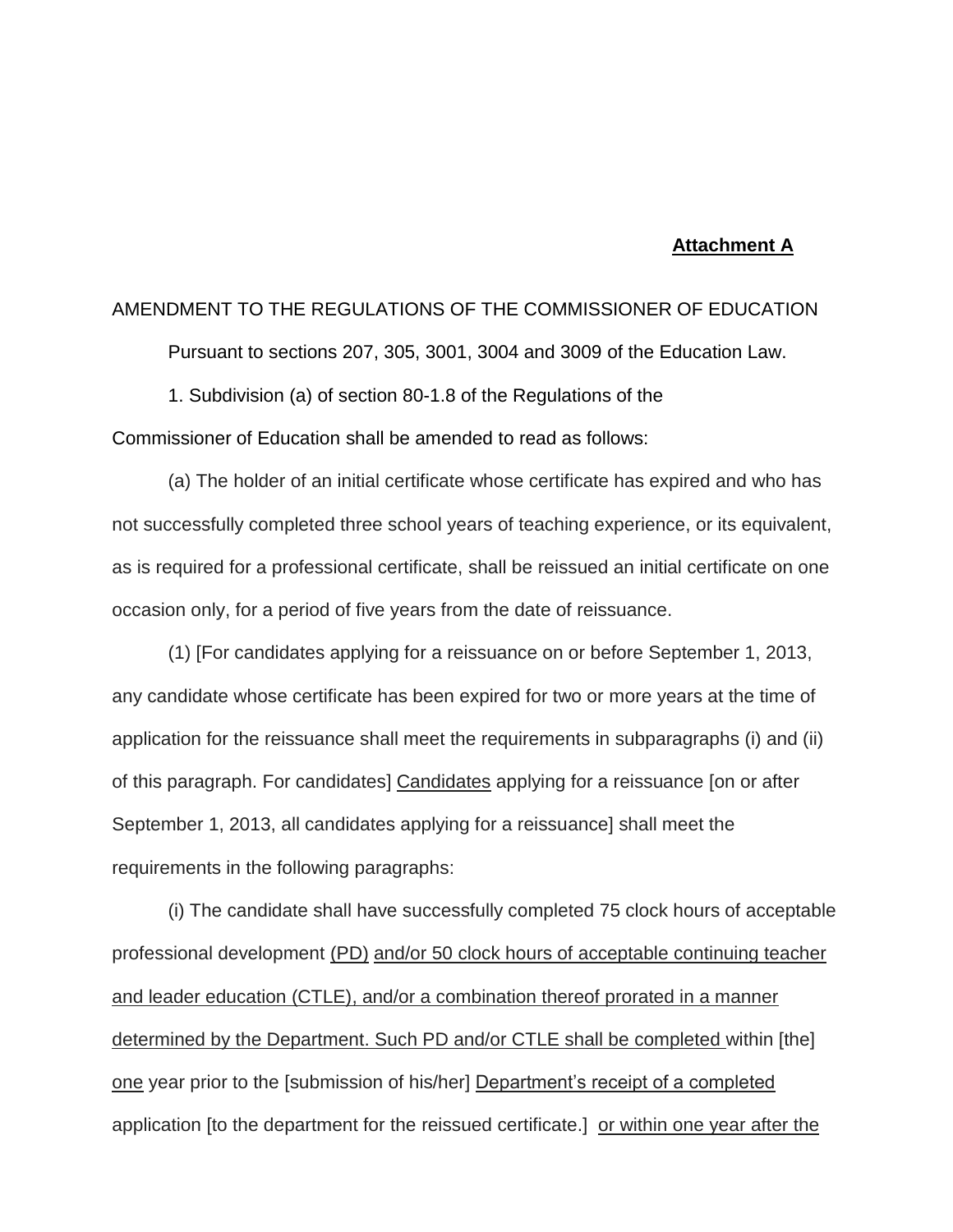Department's receipt of such completed application for the reissuance of the initial certificate. The definition of acceptable [professional development] PD and the measurement of [professional development] PD study shall be that [prescribed] defined in section 80-3.6 of this Part and the definition of acceptable CTLE and the measurement of CTLE shall be that prescribed in Subpart 80-6 of this Part.

(ii) The candidate shall submit evidence of having achieved a satisfactory level of performance on the New York State Teacher Certification Examination content specialty test(s) in the area required for the certificate sought or, where applicable, the New York State assessment for school building leadership required for a certificate as a school building leader, which shall be taken within one year [of the candidate's applying to the department for the reissuance of the initial certificate] prior to the Department's receipt of a completed application or within one year after the Department's receipt of such completed application for the reissuance of the initial certificate.

2. Subdivisions (b) and (c) of section 80-5.18 of the Regulations of the Commissioner of Education shall be amended to read as follows:

(b) Limitations. The supplementary certificate shall be valid for [three] five years from its effective date and shall not be renewable. The supplementary certificate shall be limited to employment with an employing entity.

(c) Requirements**.** To be eligible for a supplementary certificate, a candidate shall meet the requirements in each of the following paragraphs:

(1) Application. The candidate shall apply for the supplementary certificate[, and upon application qualify for the certificate,] in a certificate title in the classroom [teacher] teaching service for which there is a demonstrated shortage of certified teachers as determined by the department.

 $(2)$  . . .